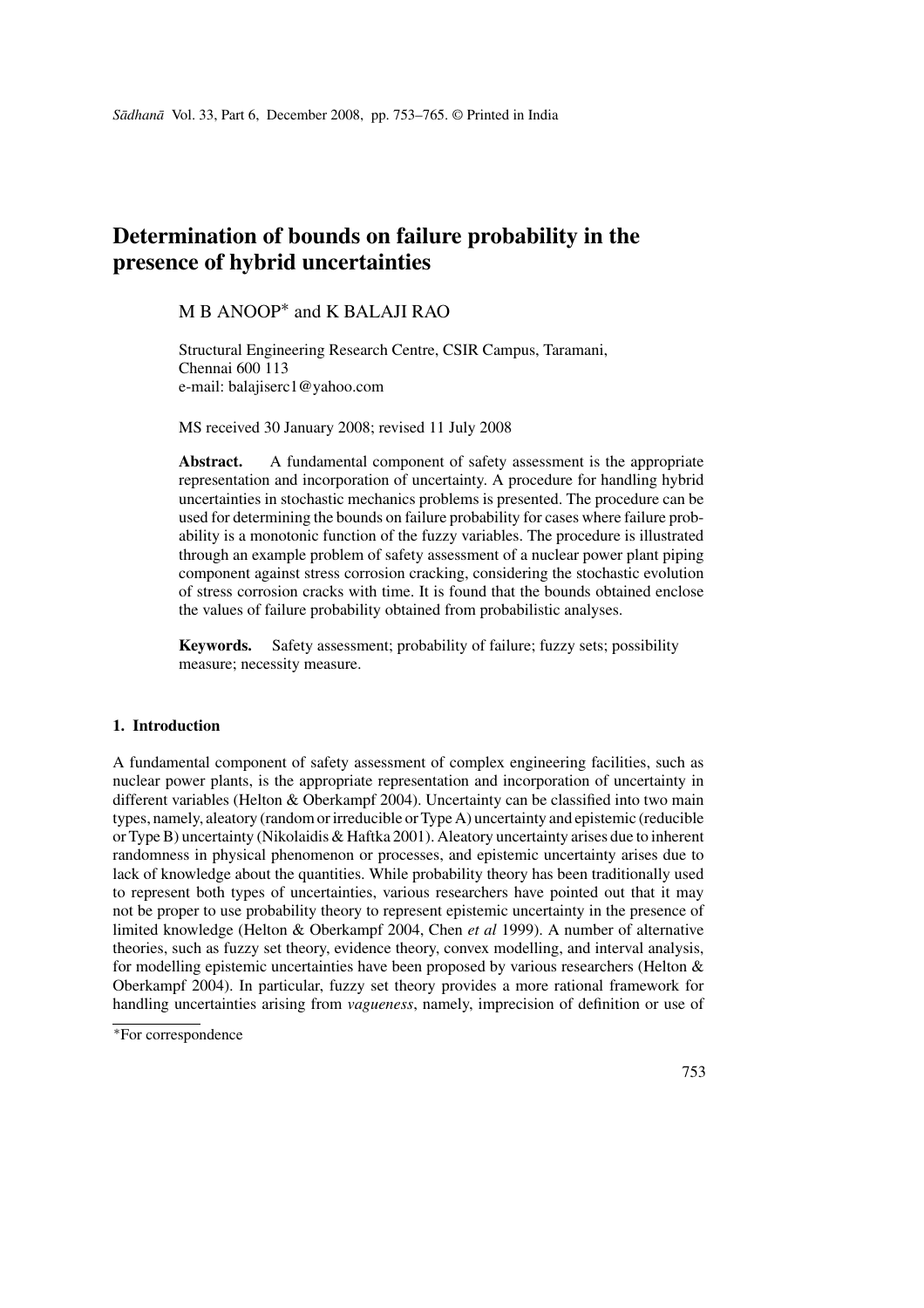linguistic terms in a natural or artificial language (Ross 1995). The benefits of fuzzifying uncertain variables include greater generality, higher expressive power, an enhanced ability to model real world problems, and a methodology for exploiting tolerance for imprecision (Ross 1995).

Savoia (2002) proposed a procedure for structural reliability analysis using the framework of possibility theory, and has shown that the proposed procedure gives conservative values for small or large fractiles of output variables when compared to that obtained using probability theory. But Savoia (2002) considered only the fuzzy uncertainties, while in real world problem both probabilistic and fuzzy uncertainties co-exist. Thus, there is a need to develop special techniques, which can handle hybrid uncertainties (i.e. fuzzy and random), for carrying out safety assessment. Different methods have been proposed by various researchers for handling fuzzy and random uncertainties together (Haldar & Reddy 1992, Dubois *et al* 1993, Anoop *et al* 2006, Anoop *et al* 2008). One method is to determine equivalent probability distributions for the fuzzy sets (or vice versa), and carry out the analysis in the framework of probability theory (or fuzzy set theory) (Dubois *et al* 1993, Anoop *et al* 2006). But, according to possibility theory, if the membership function of the fuzzy set is the only available information, there is a class of probability measures which are equally valid (Savoia 2002). Hence, it is not adequate to represent the fuzzy set using a single equivalent probability distribution in the reliability analysis. In the present study, a procedure to determine the bounds on failure probability compatible with the available data, considering both probabilistic and fuzzy uncertainties, is proposed. The procedure is based on possibility theory, and can be used for calculating the bounds on failure probability for stochastic systems.

The paper is organized as follows. A brief introduction to possibility theory is given in the next section. The proposed procedure for determination of bounds on failure probability in the presence of probabilistic and fuzzy uncertainties is presented in § 3. The procedure is illustrated through an example problem of safety assessment of a nuclear power plant piping component subjected to stress corrosion cracking in § 4. The results and discussions are given in § 5, and the conclusions are given in § 6.

## **2. Possibility theory**

Theory of possibility is based on two measures of confidence, namely, possibility measure (II) and necessity measure *(N)*. A confidence measure,  $g(A)$ , is a number  $0 \le g(A) \le 1$ , which represents the confidence one has on the occurrence of event  $A \subseteq \Omega$ , where  $\Omega$  is the sure event (Savoia 2002). While several kinds of confidence measures can be defined, depending on the amount and the type of information available, all confidence measures must satisfy at least the axiom of monotonicity with respect to set inclusion. That is,

$$
A \subseteq B \Rightarrow g(A) \le g(B). \tag{1}
$$

If the membership function of a fuzzy set *X*, defined over  $\Omega$ , is the available information, the possibility and necessity measures, associated with the occurrence of an event  $A \subseteq \Omega$ , are defined as (Savoia 2002, Ferrari & Savoia 1998, Dubois *et al* 1999):

$$
\Pi(A) = \sup_{\omega \in A} \pi_x(\omega) \tag{2}
$$

$$
N(A) = \inf_{\omega \in \bar{A}} (1 - \pi_X(\omega)) = 1 - \Pi(\bar{A}),
$$
\n(3)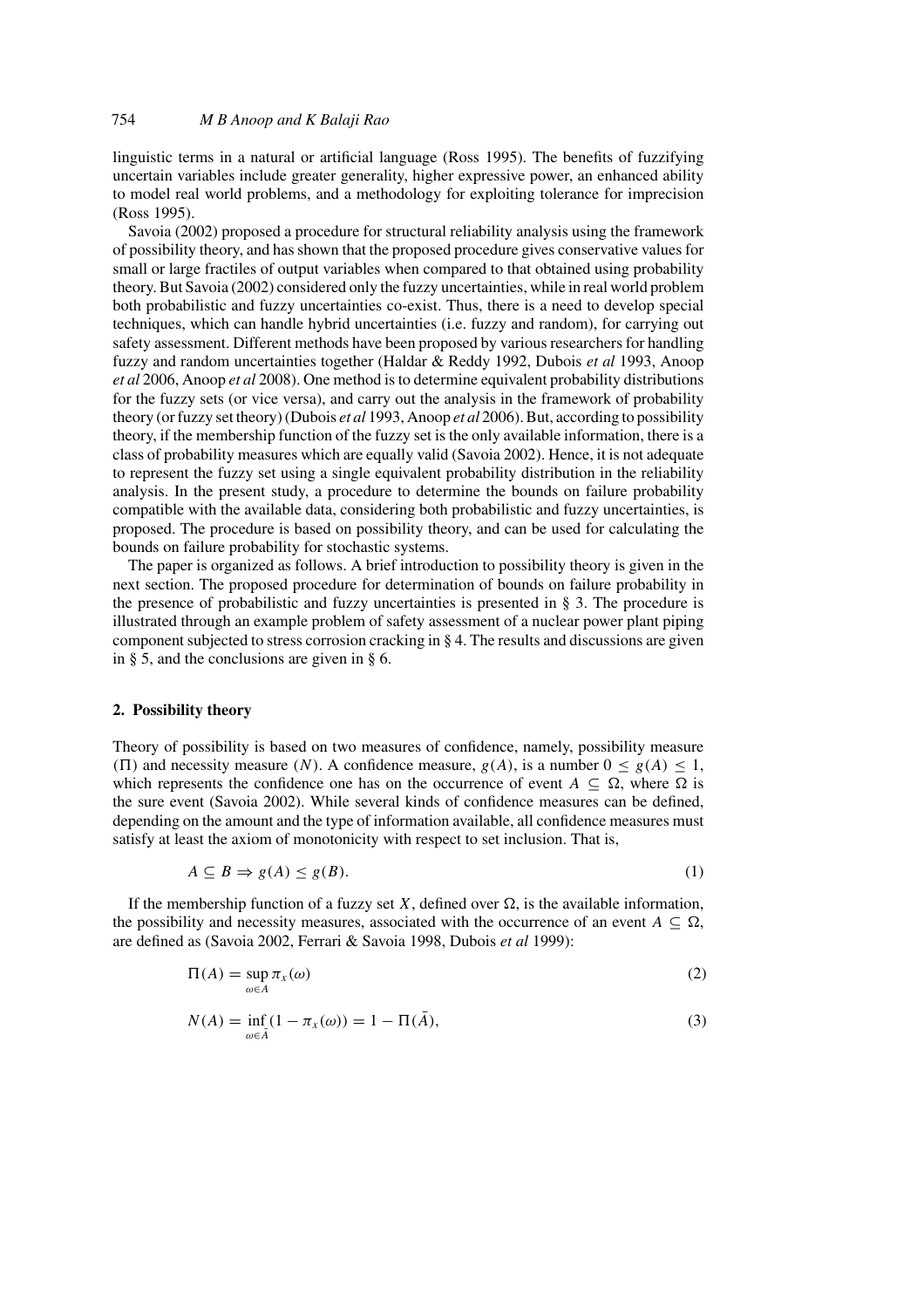where  $\pi_x$  is the possibility distribution of *X*. Since it is assumed that membership function of the fuzzy set *X* is available, the same can be considered as the possibility distribution of *X*. In equation (3),  $\overline{A}$  denotes complement of event *A*. It has been shown by Dubois & Prade (1980) and Savoia (2002) that possibility and necessity are limit cases of an equivalence class of probability distributions compatible with available data. This is in line with the consistency principle proposed by Zadeh which has been translated by Dubois & Prade (1980) as: 'the degree of possibility of an event is greater than or equal to its degree of probability, which must be itself greater than or equal to its degree of necessity'. Thus, an equivalence class  $\mathcal{P}$ of probability measures *P* compatible with available data can be defined as:

$$
\{P|\forall A, N(A) \le P(A) \le \Pi(A)\}.\tag{4}
$$

Without any additional information, all probability measures defined by equation (4) are equally valid (Savoia 2002, Ferrari & Savoia 1998).

Considering a fuzzy variable Q with membership function  $\mu<sub>O</sub>(x)$  and defining an event A as  $A = (-\infty, x]$ , the following cumulative density functions (CDF) can be defined:

$$
F_*(x) = N((-\infty, x])
$$
  

$$
F^*(x) = \Pi((-\infty, x]).
$$
 (5)

From equation (4), it is noted that the CDFs defined by equation (5) represent lower- and upper-bound for all probability measures  $P$  belonging to class  $P$ , compatible with available data. Thus,

$$
F_*(x) \le F(x) \le F^*(x); \ F(x) = P((-\infty, x]). \tag{6}
$$

Using equations (2) and (3),  $F_*(x)$  and  $F^*(x)$  can be rewritten in terms of membership function of fuzzy set *Q* as:

$$
F_*(x) = \inf\{1 - \mu_Q(\omega)/\omega > x\}
$$
  

$$
F^*(x) = \sup{\mu_Q(\omega)/\omega \le x\}.
$$
 (7)

Thus, from the membership function of the fuzzy variable, one can determine the CDFs corresponding to the lower-bound  $(F_*(x))$  and upper-bound  $(F^*(x))$  of *X*, representing the bounds for all probability measures compatible with available information on *X* (figure 1). Each of these CDFs can be used in reliability analysis to compute the respective values of probability of failure  $(P_F)$  for a specified value of *X*. For cases where  $P_F$  is a monotonic function of variable *X*, the values of failure probability obtained using the CDFs  $F_*(x)$  and  $F^*(x)$  will give the bounds on  $P_F$ . The proposed procedure for determining the bounds on  $P_F$  in the presence of probabilistic and fuzzy uncertainties is given in the next section.

#### **3. Proposed procedure**

- (i) Identify the random variables  $(X_r^1, X_r^2, \ldots, X_r^n)$  and fuzzy variables  $(X_f^1, X_f^2, \ldots, X_f^m)$ based on source and type of uncertainties.
- (ii) For each random variable,  $X_r^i$ , identify the type of probability distribution and the values of the associated parameters.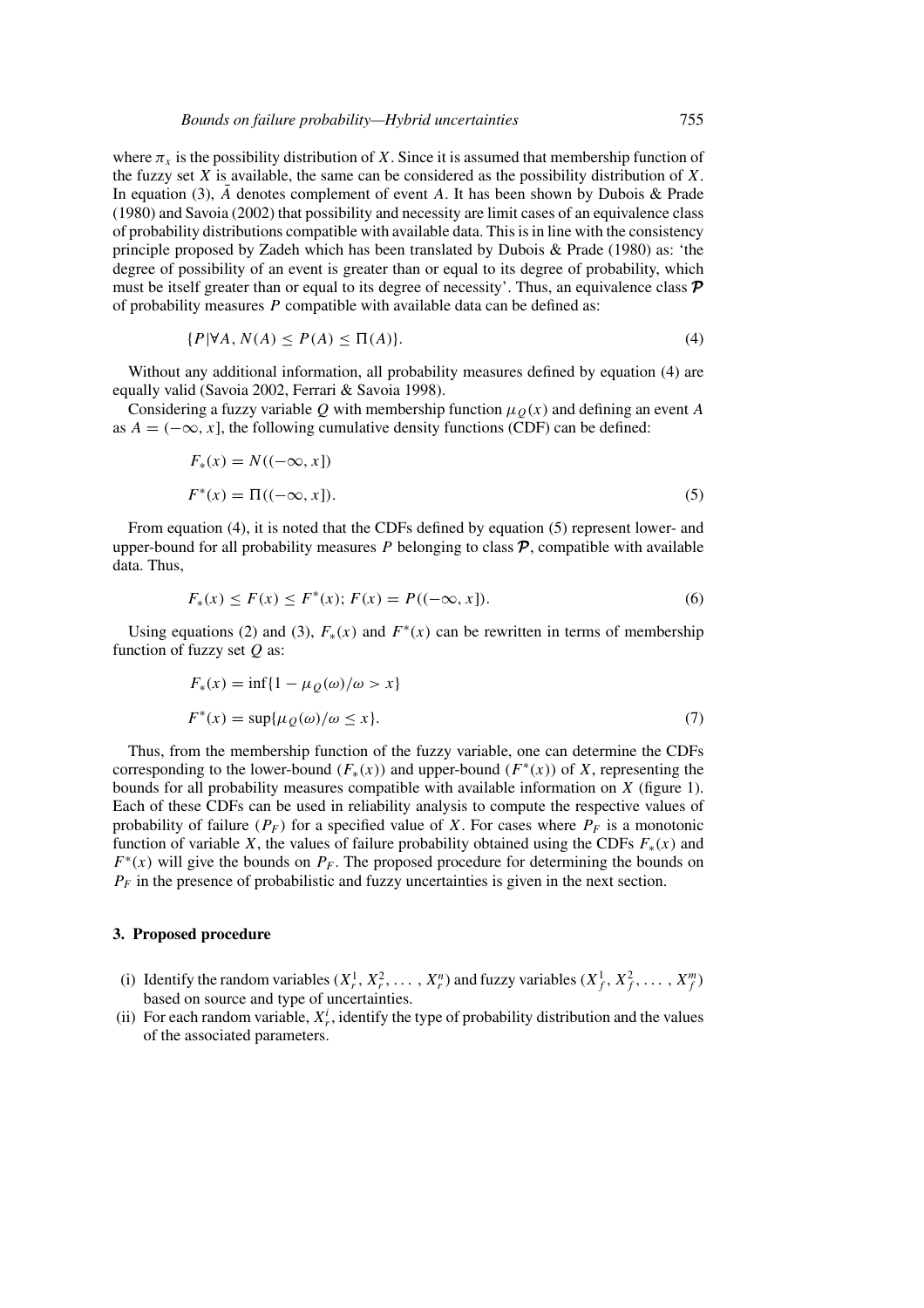



- (iii) For each fuzzy variable,  $X^i_f$ , identify the suitable membership function,  $\mu_{x^i_f}$ . For engineering applications, to reduce computational complexity, fuzzy sets with triangular or trapezoidal form are most commonly used (Anoop *et al* 2006).
- (iv) For each fuzzy variable,  $X^i_f$ , determine the lower-bound CDF,  $F_*(x^i_f)$ , and the upperbound CDF,  $F^*(x_f^i)$ , using equation (7).
- (v) Carry out the reliability analysis considering each combination of  $F_*(x_f^i)$  and  $F^*(x_f^i)$  for the *m* fuzzy variables along with the random variables  $(X_r^1, X_r^2, \ldots, X_r^n)$  together (total number of combinations to be considered<sup>1</sup> =  $2<sup>m</sup>$ ), and compute the respective values of *PF* .
- (vi) Determine the bounds for failure probability as the minimum  $(P_{F,\text{min}})$  and maximum  $(P_{F, \text{max}})$  values from the  $2^m$  values of  $P_F$  obtained.

Computation of values of  $P_F$  in Step 5 involves repeated application of reliability analysis techniques such as FORM, SORM. It is known that application of FORM/SORM for time variant reliability analysis problems with resistance degradation would involve restrictive assumptions regarding resistance and loading process types so that the problem can be solved within analytical framework. However, such difficulties can be overcome by Monte Carlo simulation techniques, and hence in this study, Monte Carlo simulation technique is used for computing the values of  $P_F$ . It is realised that Monte Carlo simulation technique is computationally intensive. An example problem of safety assessment of a nuclear power plant piping component against stress corrosion cracking, considering stochastic evolution of stress corrosion cracks with time, is provided in the next section to illustrate the proposed procedure.

## **4. Example**

Stress corrosion cracking (SCC) is an important degradation mechanism to be considered for safety assessment of nuclear piping components made of austenitic steels. Safety assessment of a typical piping component made of AISI 304 stainless steel against SCC is carried out using proposed procedure. The sample problem, given as SCC baseline case in PRAISE manual (Harris *et al* 1992), is considered for this purpose. The piping component has an inner radius

<sup>&</sup>lt;sup>1</sup>For each fuzzy variable, two combinations need to be considered; one corresponding to the upper-bound CDF and the other corresponding to the lower-bound CDF. Hence the total number of combinations to be considered is  $2 \times 2 \times \cdots \times 2$  (*m* times) =  $2^m$ .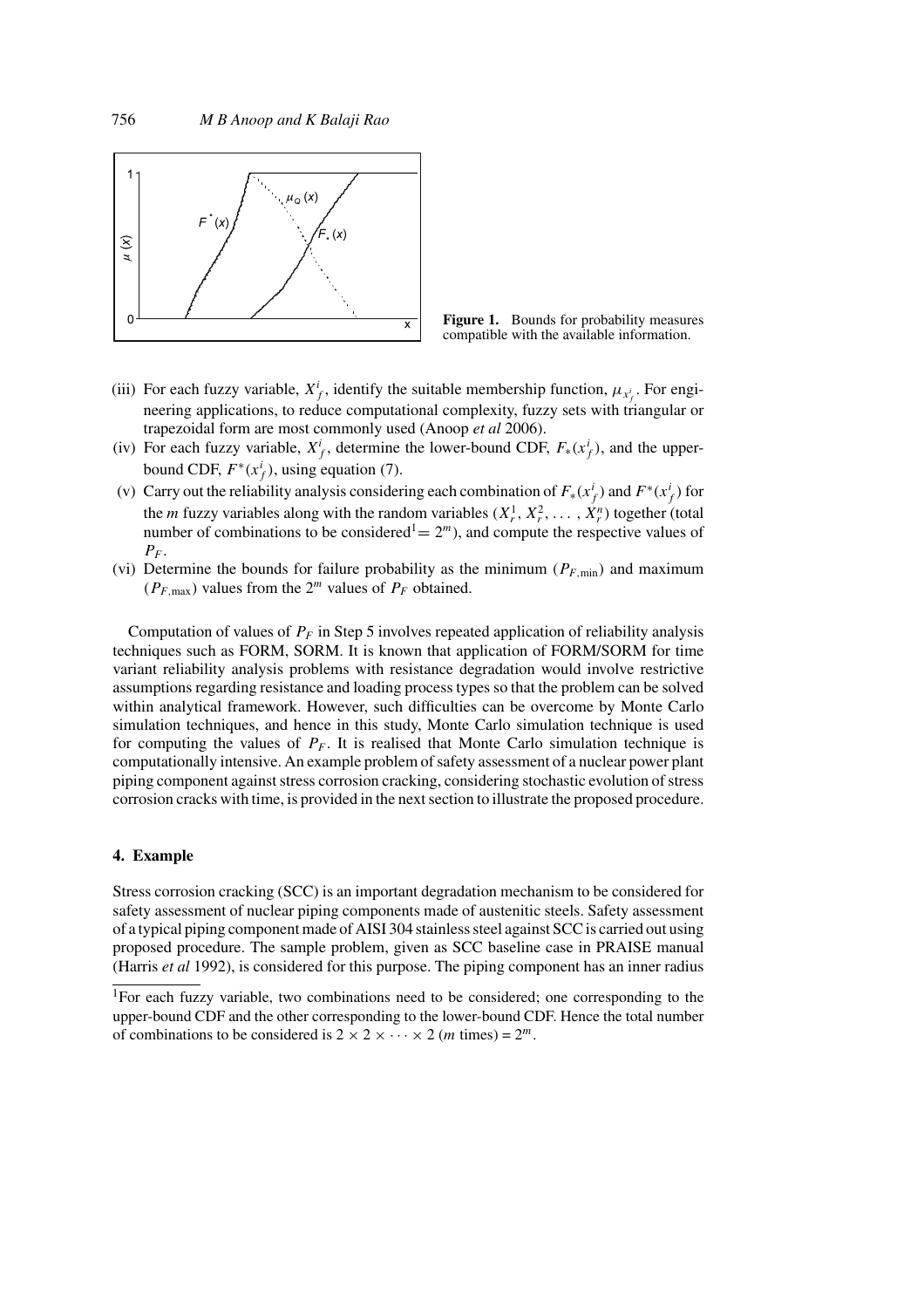| Pipe wall thickness (m)               | 0.021                    |  |
|---------------------------------------|--------------------------|--|
| Inner diameter $(m)$                  | 0.364                    |  |
| Operating temperature $({}^{\circ}C)$ | 288.0                    |  |
| Oxygen concentration (ppm)            | 0.20                     |  |
| Water conductivity $(\mu s/cm)$       | 0.20                     |  |
| Pipe material                         | AISI 304 stainless steel |  |
| Modulus of elasticity, $E(MPa)$       | $1.83 \times 10^{5}$     |  |

**Table 1.** Pipe geometry, material properties and environmental conditions.

of 181·86 mm and a thickness of 21·34 mm. Stress due to dead weight and thermal expansion is 70·38 MPa and the operating pressure is 8·63 MPa. Total tensile stress in the pipe due to dead weight, thermal expansion and operating pressure is 105·09 MPa. It is assumed that there are no residual stresses. The *approximate* water temperature *(T )* and *average* oxygen concentration  $(O_2)$  at steady state condition are 288<sup>°</sup>C and 0·20 ppm, respectively. The inputs related to geometry and material properties of the pipe and operating conditions are given in table 1.

#### 4.1 *Modelling stress corrosion cracking*

The methodology recommended in PRAISE (Harris *et al* 1992) for modelling SCC in pipe is followed in this study. In PRAISE, occurrence of SCC is modelled by considering it as a two-stage process, namely, (1) crack initiation and (2) crack propagation. Methodology recommended in PRAISE for modelling SCC is briefly described below.

4.1a *Time to initiation:* Time to initiation of stress corrosion crack is considered as a function of damage parameter, *D*, which represents effects of loading, environment and material variables on SCC. The damage parameter is given by

$$
D = f_1(\text{material}) \cdot f_2(\text{environment}) \cdot f_3(\text{loading}),\tag{8}
$$

where  $f_1$ ,  $f_2$  and  $f_3$  are given by

$$
f_1 = C_1 (Pa)^{C_2},\tag{9}
$$

where *Pa* is a measure of degree of sensitization, given by EPR (Electrochemical Potentiokinetic Reactivation) (in  $C/cm<sup>2</sup>$ ).

$$
f_2 = O_2^{C_3} \exp[C_4/(T+273)] \log(C_5 \gamma^{C_6}), \tag{10}
$$

where  $O_2$  is oxygen concentration in ppm, *T* is temperature in degrees centigrade and  $\gamma$  is water conductivity in *μ*s/cm.

The loading term  $f_3$  is considered to be a function of stress. For constant applied load case,  $f_3$  is given by

$$
f_3 = (C_8 \sigma^{C_9})^{C_7},\tag{11}
$$

where  $\sigma$  is stress in ksi.

 $C_1$  to  $C_9$  are constants whose values depend on type of material, and are evaluated by applying curve-fitting procedures to laboratory and field data. For AISI 304 austenitic stainless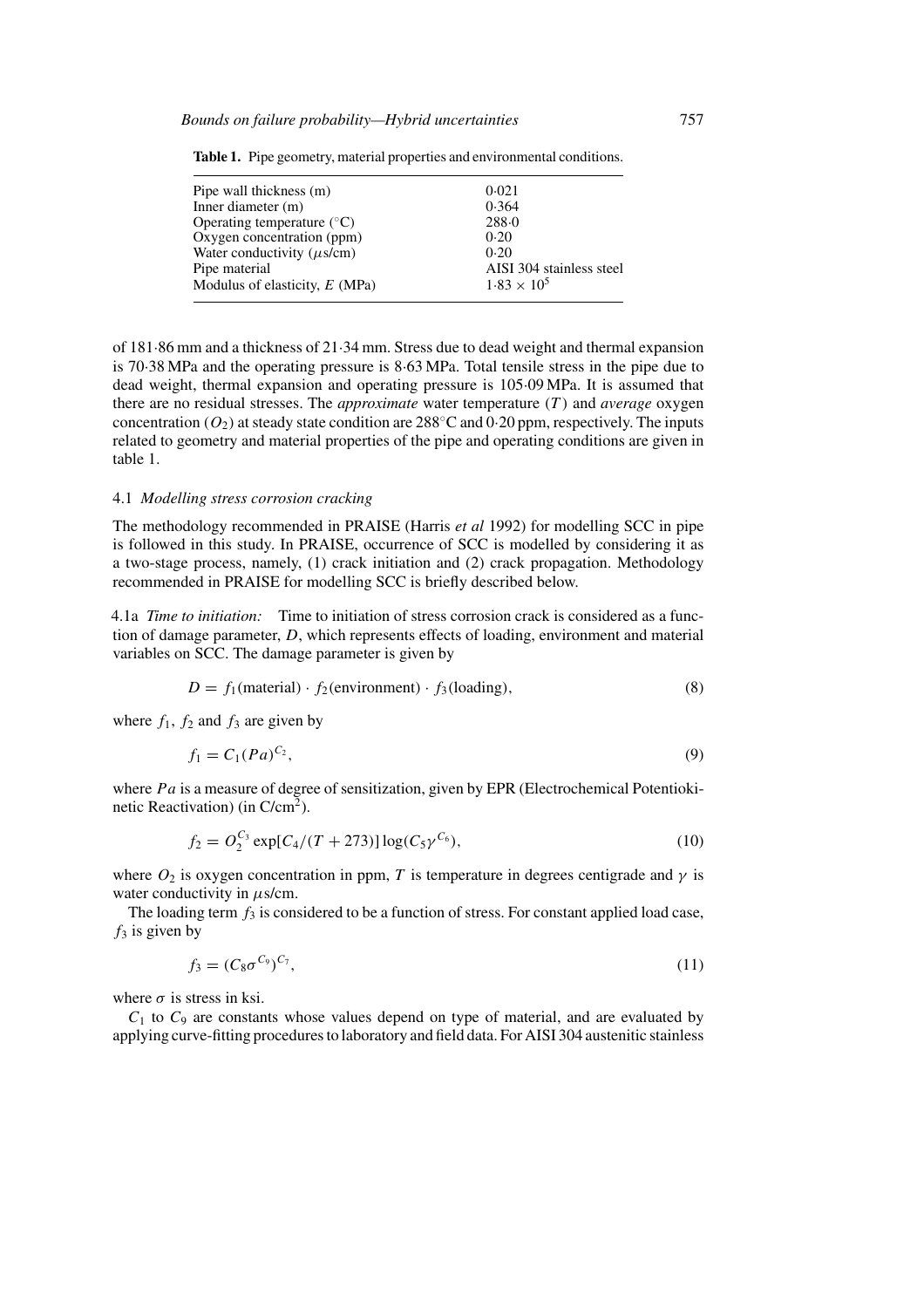steel, values of these constants are given by  $C_1 = 23.0, C_2 = 0.51, C_3 = 0.18, C_4 =$  $-1123.0, C_5 = 8.7096, C_6 = 0.35, C_7 = 0.55, C_8 = 2.21 \times 10^{-15}$  and  $C_9 = 6.0$  (Harris *et al* 1992).

In order to cater to observed scatter in experimental data of initiation time, time to initiation  $(t<sub>I</sub>)$  for a given *D* is considered as a random variable following lognormal distribution. The mean and standard deviation of  $log(t_I)$  are given by:

Mean value of 
$$
log(t_I) = B_0 + B_1 log(D)
$$
  
Standard deviation of  $log(t_I) = B_2 + B_3 log(D)$  (12)

 $B_0$ ,  $B_1$ ,  $B_2$  and  $B_3$  are constants whose values depend on type of material and loading conditions (i.e. constant load or changing load), and are evaluated by applying curve-fitting procedures to laboratory and field data. For AISI 304 austenitic stainless steel under constant load,  $B_0 = -3.10$ ,  $B_1 = -4.21$ ,  $B_2 = 0.3081$  and  $B_3 = 0.0$  (Harris *et al* 1992).

4.1b *Crack size at initiation:* In PRAISE, shape of surface crack initiated due to SCC is considered to be semi-elliptical, which is also consistent with shapes of stress corrosion cracks reported by Helie *et al* (1996) and Lu *et al* (2005). Surface length of initiated cracks,  $(l = 2b)$ , is assumed to be lognormally distributed with a median value of 1/8 inch and standard deviation of log*(b)* as 0·85 (Harris *et al* 1992). Depth of initiated crack is taken to be 0·0254 mm (0·001 inch).

4.1c *Multiple cracks:* In materials subjected to SCC, many cracks would initiate successively and propagate simultaneously (Lu *et al* 2005), and hence multiple cracks can be present in a given weld. The expressions, given in PRAISE, for determining statistical properties of  $t_1$ , are mainly based on data from laboratory experiments on specimens about 50 mm long. Hence, these expressions are applicable to specimens of about 50 mm only. This is taken into account in PRAISE, by considering a given weld in the pipe to be composed of 50 mm segments adding up to length of weld. Initiation time for each segment is assumed to be independent and identically distributed.

4.1d *Crack propagation due to SCC:* It is assumed that initiated cracks grow at a constant velocity (initiation velocity,  $v_1$ ) until conditions are appropriate for treating crack growth by fracture mechanics. The statistical properties of  $v_1$  are determined using expressions given in PRAISE, which is obtained by correlating results of laboratory experiments with values of damage parameter  $(D)$ . In order to take into account considerable scatter in  $v_1$  observed during experiments,  $v_1$  is considered as a lognormally distributed random variable for a given *D*. While the standard deviation of  $v_1$  is independent of *D*, mean of log( $v_1$ ) varies linearly with  $log(D)$ , and is given by:

$$
\log(v_1) = F + G \log(D),\tag{13}
$$

where  $F$  is normally distributed and  $G$  is a constant. It can be noted that equation (13) is similar in form (power law) as that proposed by Helie *et al* (1996), based on experimental observations. For AISI 304 austenitic stainless steel, *F* has a mean of 2·551 and standard deviation of 0.4269, and  $G = 1.3447$  (Harris *et al* 1992). From parametric studies carried out, a value of 5% coefficient of variation of  $log(v_1)$  was found to be critical to life of piping component (Priya *et al* 2005), and hence this value is used in this study.

The procedure followed for transition from initiation to fracture mechanics crack growth rate in the present study is (Anoop *et al* 2008):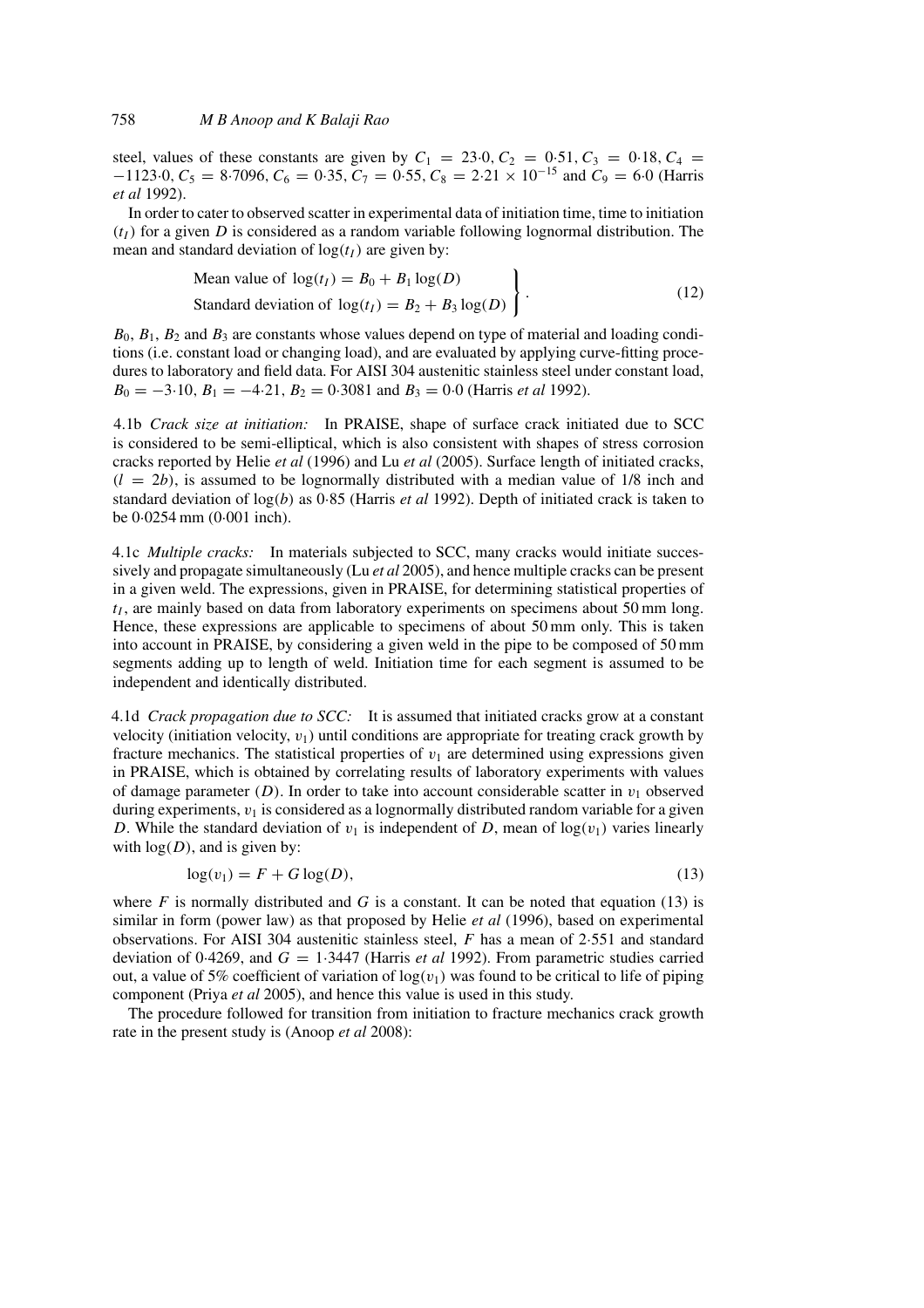- (i) Pre-existing cracks always grow at fracture mechanics velocity.
- (ii) Initiation velocity is always assigned to initiated cracks.
- (iii) At any given time, if fracture mechanics velocity  $(v_2)$  is greater than initiation velocity (i.e.  $v_2 > v_1$ ) and depth of crack is greater than 2.54 mm, that particular crack grows at fracture mechanics velocity thereafter.
- (iv) If the stress intensity factor for a crack is negative, the crack will not grow.

Fracture mechanics based crack growth velocity,  $v_2$  (inches/year), is given by (Harris *et al*) 1992):

$$
\log(v_2) = C_{14} + C_{15}D_K,\tag{14}
$$

where  $D_K$  is stress intensity factor  $(K)$ —related damage parameter given by

$$
D_K = C_{12} \log[f_2(\text{environment})] + C_{13}K,\tag{15}
$$

where  $C_{12}$ ,  $C_{13}$  and  $C_{15}$  are constants and  $C_{14}$  is normally distributed. For AISI 304 austenitic stainless steel,  $C_{12} = 0.8192, C_{13} = 0.03621$  and  $C_{15} = 1.7935$ , mean value of  $C_{14} =$ −3·1671 and standard deviation of *C*<sup>14</sup> = 0·7260 (Harris *et al* 1992).

From a probabilistic failure analysis of austenitic nuclear pipe against SCC, Priya *et al* (2005) inferred that expressions given in PRAISE for computation of stress intensity factors for modelling crack propagation need modification. In Priya *et al* (2005), this modification has been introduced by using well-accepted expressions given in ASM, and with modified PRAISE approach, stochastic propagation of stress corrosion cracks with time has been studied. It has been noted that trend of distribution of crack depths at initial stages is in satisfactory agreement with relevant experimental observations reported in literature (Priya *et al* 2005). Hence, modified PRAISE approach proposed by Priya *et al* (2005) is followed in the present study.

4.1e *Coalescence of cracks:* The multiple cracks that may be present can coalesce as they grow. Linking of two cracks takes place if spacing between them is less than the sum of their depths. After coalescence of two cracks, dimensions of modified crack are given by (Harris *et al* 1992)

length, 
$$
l = l_1 + S + l_2
$$
  
depth,  $a = a_1$  or  $a_2$ , whichever is greater  
(16)

where  $l_1$  and  $l_2$  are lengths of two cracks under consideration,  $a_1$  and  $a_2$  are crack depths and *S* is spacing between them.

The initiation and propagation stages of stress corrosion cracks are modelled using modified PRAISE approach (Anoop *et al* 2008, Harris *et al* 1992, Priya *et al* 2005). The random variables, together with their distributions and their statistical properties, namely, mean and coefficient of variation (or standard deviation), are presented in table 2. To take into consideration the uncertainties arising due to the linguistic specifications of  $T$  and  $O_2$ , these variables are represented by fuzzy sets with symmetric triangular membership functions. For engineering applications, to reduce computational complexity, fuzzy sets with triangular or trapezoidal form are most commonly used (Anoop *et al* 2006). Also, it has been shown by Dubois *et al* (1999) that symmetric triangular fuzzy sets are natural fuzzy counterparts to uniform probability distributions on bounded intervals, and hence, are the best probabilistic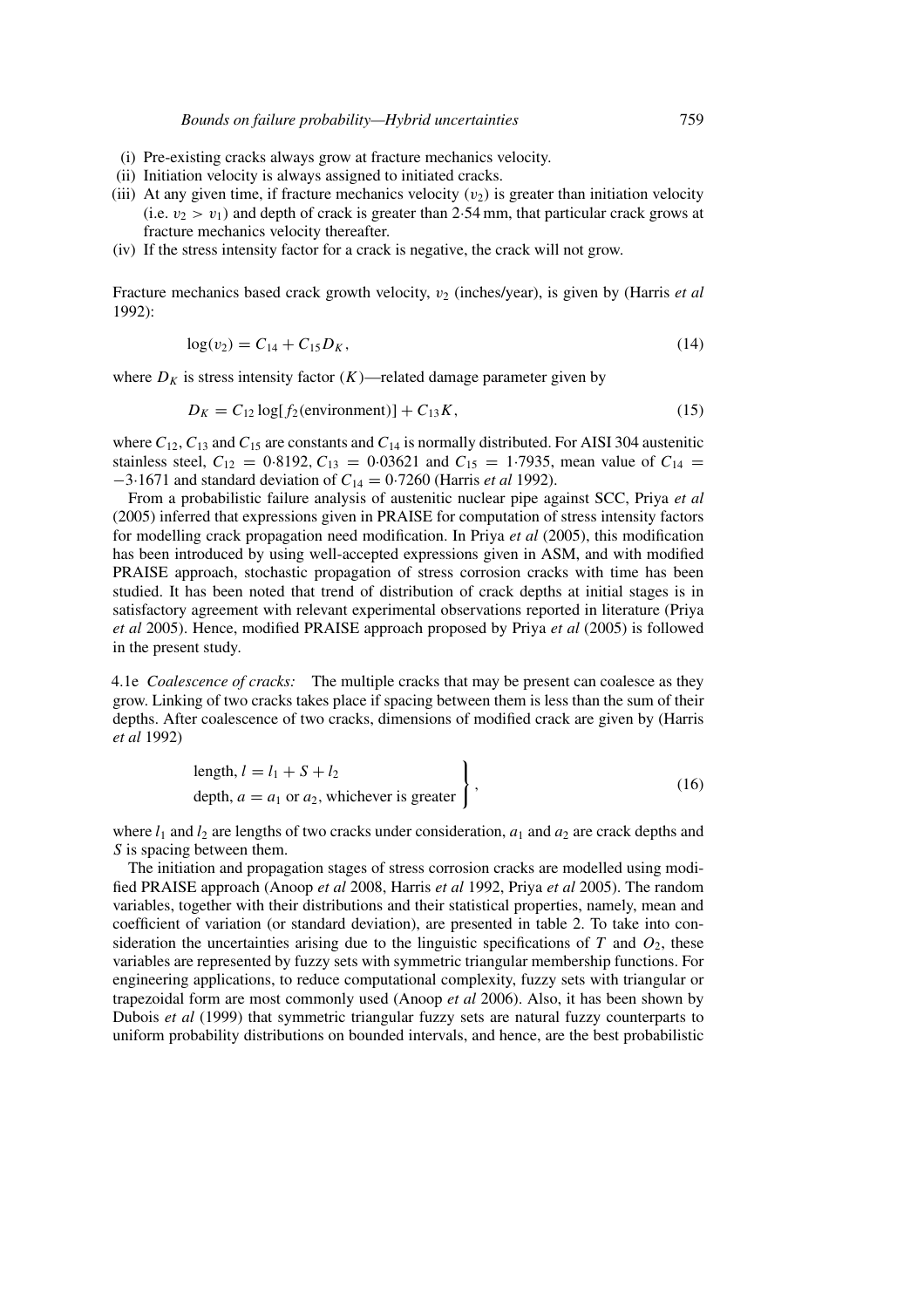| Variable                                               | <b>Distribution</b> | Parameters                                                               | Reference                 |
|--------------------------------------------------------|---------------------|--------------------------------------------------------------------------|---------------------------|
| Applied stress $(\sigma)$                              | Normal              | Mean $= 105.09$<br>$\text{COV}^b = 0.20$                                 | Priya <i>et al</i> (2005) |
| Yield strength $(\sigma_v)$                            | Lognormal           | $Mean = 151.53 MPa$<br>$SDc = 14.86 MPa$                                 | Rahman (1997)             |
| Ultimate strength $(\sigma_u)$                         | Lognormal           | Mean = $450.63$ KJm <sup>-2</sup><br>$SD = 25.53$ KJm <sup>-2</sup>      | Rahman (1997)             |
| Material fracture<br>toughness <sup>d</sup> $(J_{IC})$ | Lognormal           | Mean = $1059.56 \,\mathrm{KJm}^{-2}$<br>$SD = 450.0 \,\mathrm{KJm}^{-2}$ | Rahman (1997)             |

**Table 2.** Details of random variables considered.*<sup>a</sup>*

(Notes: *<sup>a</sup>*-In addition, degree of sensitization, time to crack initiation, initial crack length, crack initiation velocity and fracture mechanics based crack growth velocity are considered as random variables with parameters given in PRAISE manual (Harris *et al* 1992, Priya *et al* 2005).

*<sup>b</sup>*-COV - Coefficient of variation

*<sup>c</sup>*-SD - Standard deviation

 $d$ -*K<sub>IC</sub>* is computed from  $J_{IC} = K_{IC}^2/E'$  where  $E' = E/(1 - v^2)$  for plane strain, *v* is Poisson's ratio, taken as  $0.3$ )

approximation. The specified values for the fuzzy variables, given in table 1, are taken as the corresponding prototypical elements (one and only element with grade of membership equal to 1·0). Since authors could not get information on variation of *T* , support of fuzzy set of operating temperature is determined assuming a variation of  $\pm 10\%$  about the specified value. A higher variation of  $\pm 20\%$  about the specified value is chosen for determining support of fuzzy set of  $O_2$  since it is found to vary over a significant range (Lin 1996). The membership functions of different fuzzy variables are shown in figure 2.

The rate of reduction in pipe wall thickness due to SCC increases with increase in operating temperature *(T)* and oxygen concentration  $(O_2)$ . Therefore,  $P_F$  can be considered as a monotonic function of *T* and *O*2, and hence the proposed procedure can be used for determining the bounds on  $P_F$ . The R6 procedure with option 1 curve (Ainsworth 1996) is used for safety assessment. Reference stress values*(σ*ref*)*, required in R6 procedure, are determined using the expressions given in API (2000). Flow stress  $(\sigma_f)$  is computed as the average value of yield strength  $(\sigma_v)$  and ultimate strength  $(\sigma_u)$ . Following assumptions are made in the analysis:



**Figure 2.** Fuzzy sets of operating temperature and oxygen concentration.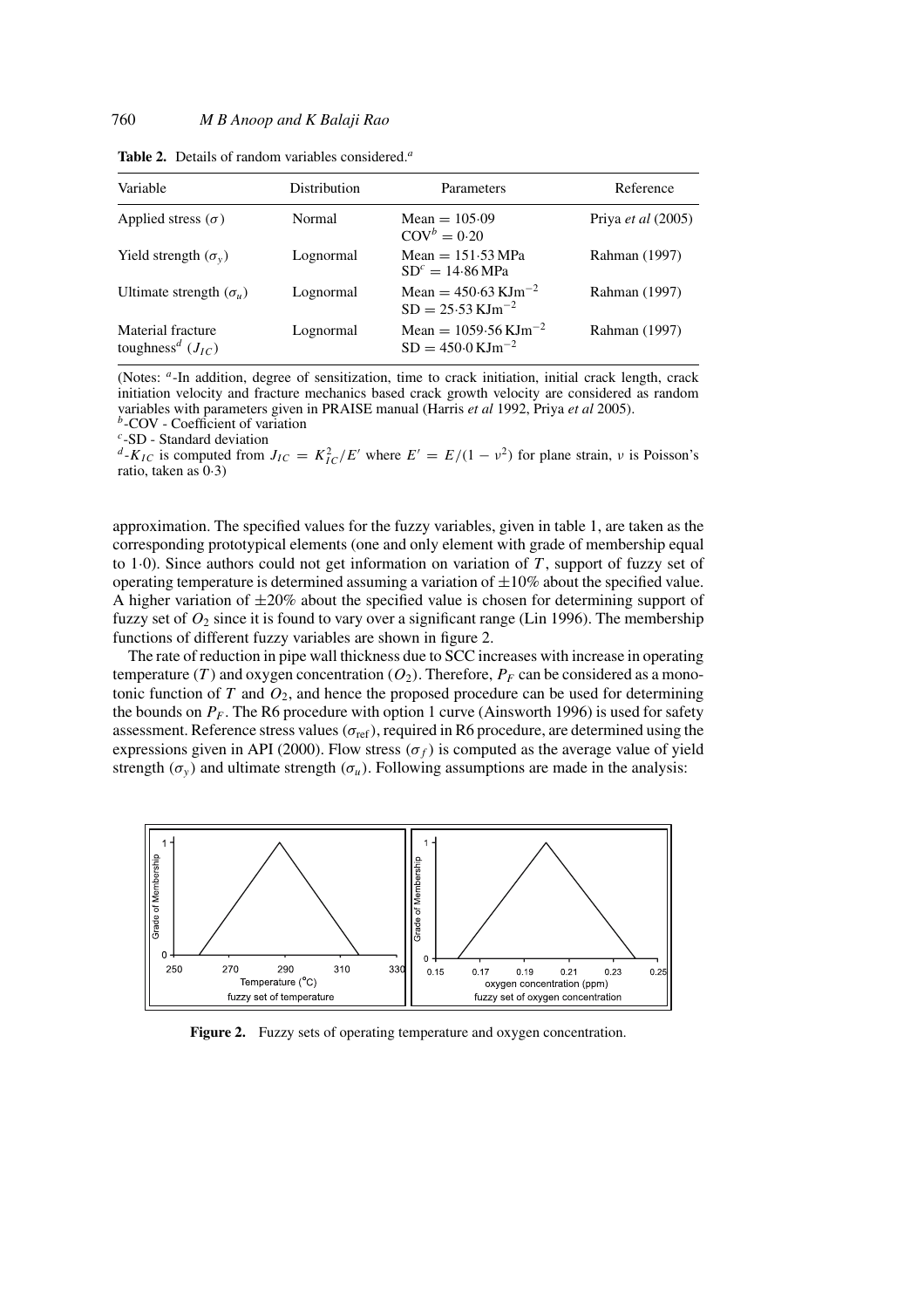- Variation in material properties (namely, material fracture toughness, yield strength, ultimate strength and modulus of elasticity) with change in temperature, for the range of operating temperature considered (figure 2), is neglected.
- From the results of statistical analysis reported by Rahman (1997), it is noted that the degree of correlation between yield strength and ultimate strength of AISI 304 stainless steel is small (i.e. correlation coefficient  $= 0.31$ ). Hence, yield strength and ultimate strength are assumed to be statistically independent.
- Modulus of elasticity of AISI 304 stainless steel is considered to be deterministic.

In the present study, Monte Carlo simulation method is used for determining the failure probability. Ten thousand simulation cycles are used for each combination of CDF bounds of the fuzzy variables (total number of combinations  $= 2<sup>m</sup> = 4$ , since there are two fuzzy variables in this case), and inverse transformation technique is used for the generation of values of random variables corresponding to the CDFs considered.

For the purpose of comparison, probabilistic analyses are also carried out by: (i) without considering fuzzy uncertainties, taking values of  $T$  and  $O_2$  as the specified values (hereafter this case is referred to as Probabilistic Analysis I), and, (ii) by considering  $T$  and  $O_2$  as random variables (instead of fuzzy variables) following symmetric triangular probability distributions with same range as that of corresponding fuzzy set (hereafter this case is referred to as Probabilistic Analysis II).

#### **5. Results and discussion**

The aspect ratio of cracks (defined as the ratio of crack depth to half crack length) that corresponds to failure at different times, for the four combinations of the CDFs considered, are shown in figure 3. From the dimensions of the cracks corresponding to failure, it is noted that the coalesced cracks are the ones which contribute to failure, i.e. the initiated cracks coalesce as they grow, and further growth of these coalesced cracks lead to failure.

The variation in  $P_F$  with time corresponding to four combinations of the CDFs are shown in figure 4. From this figure, it is noted that the combination corresponding to upper-bound CDFs of *T* and  $O_2$  gives lower values of  $P_F$  while that corresponding to lower-bound CDFs gives higher values of  $P_F$ . This is expected because use of lower-bound CDFs result in generation of variables with higher values, and since rate of reduction in pipe wall thickness due to SCC increases with increase in *T* and  $O_2$ , combination of lower-bound CDFs of *T* and  $O_2$  gives higher values of  $P_F$ .

The effect of coalescence of cracks on failure probability is shown in figure 5. It is noted from this figure that, as expected, an increase (or decrease) in the number of coalescing cracks result in an increase (or decrease) in the rate of failure probability in the near future (within 3 to 4 years). Thus, the plateau observed in the time versus failure probability curves (as seen in figures 4 and 5) can be attributed to the decrease in the number of coalescing cracks.

The bounds on  $P_F$  obtained from the proposed procedure along with the  $P_F$  values obtained using Probabilistic Analyses I and II are shown in figure 6. It is noted that values of  $P_F$ obtained using Probabilistic Analyses I and II are more or less in agreement with each other, indicating that the random variations in *T* and *O*<sup>2</sup> do not affect failure probability significantly. It is also noted that, as expected, bounds on  $P_F$  obtained using the proposed procedure encloses the  $P_F$  values obtained from Probabilistic Analyses I and II. While it is possible to determine the bounds on  $P_F$  by carrying out a probabilistic analysis, the bounds obtained using the proposed procedure are more rational since appropriate representations of uncertainty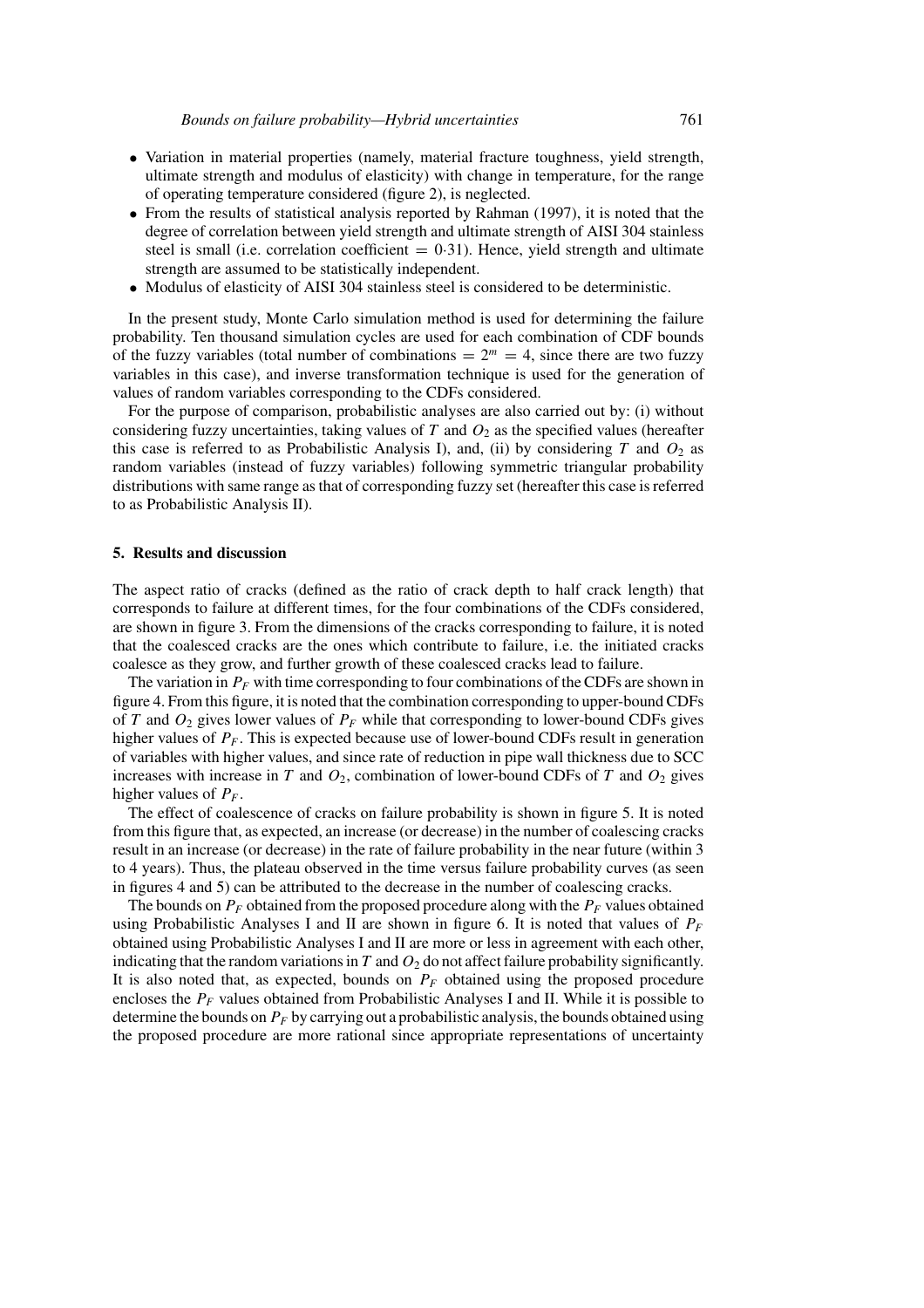

**Figure 3.** Aspect ratio of cracks corresponding to failure at different times for the four combinations of lower- and upper-bound CDFs considered ((P) - upper-bound CDF corresponding to possibility measure; (N) - lower-bound CDF corresponding to necessity measure).

are used for the different variables, and hence are consistent with the available information. The upper-bound for  $P_F$  shown in figure 6 can be used in decision-making. For instance, at the design stage, the upper-bound curve can be used along with the specified target  $P_F$ 



**Figure 4.** Variation in  $P_F$  with time for the four combinations lower- and upper-bound CDFs considered for the piping component subjected to stress corrosion cracking ((P) - upper-bound CDF corresponding to possibility measure; (N) - lower-bound CDF corresponding to necessity measure).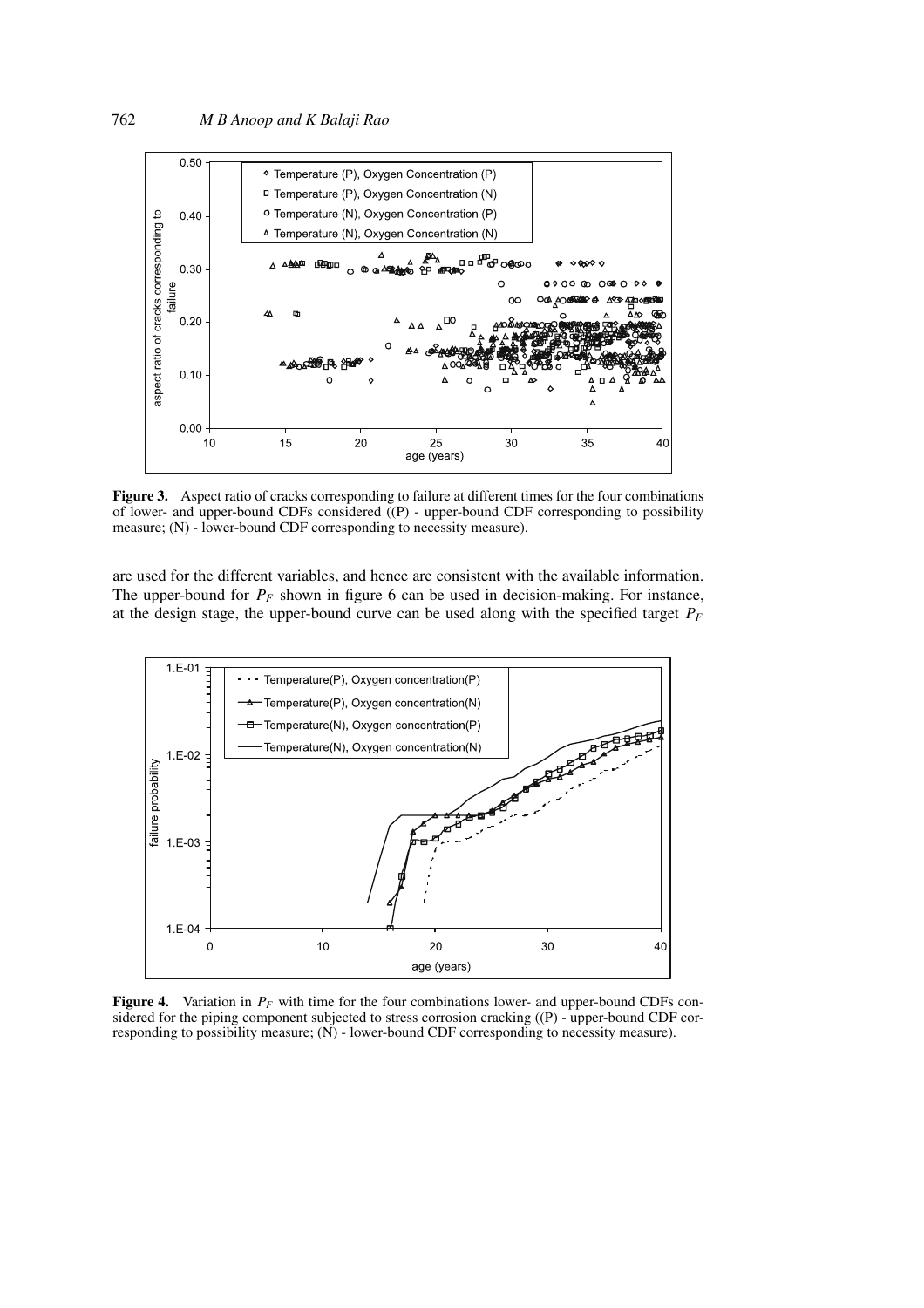

**Figure 5.** Variation in  $P_F$  and number of coalescing cracks with time for the four combinations of lower- and upper-bound CDFs considered ((P) - upper-bound CDF corresponding to possibility measure; (N) - lower-bound CDF corresponding to necessity measure).

values for design decision-making. For existing power plants, the  $P_F$  value can be combined with conditional core damage probability associated with SCC failure of piping component to determine contribution towards plant core damage probability. Carrying out this type of



**Figure 6.** Comparison of bounds for  $P_F$  obtained using proposed procedure with the  $P_F$  values obtained using probabilistic approaches for the piping component subjected to stress corrosion cracking.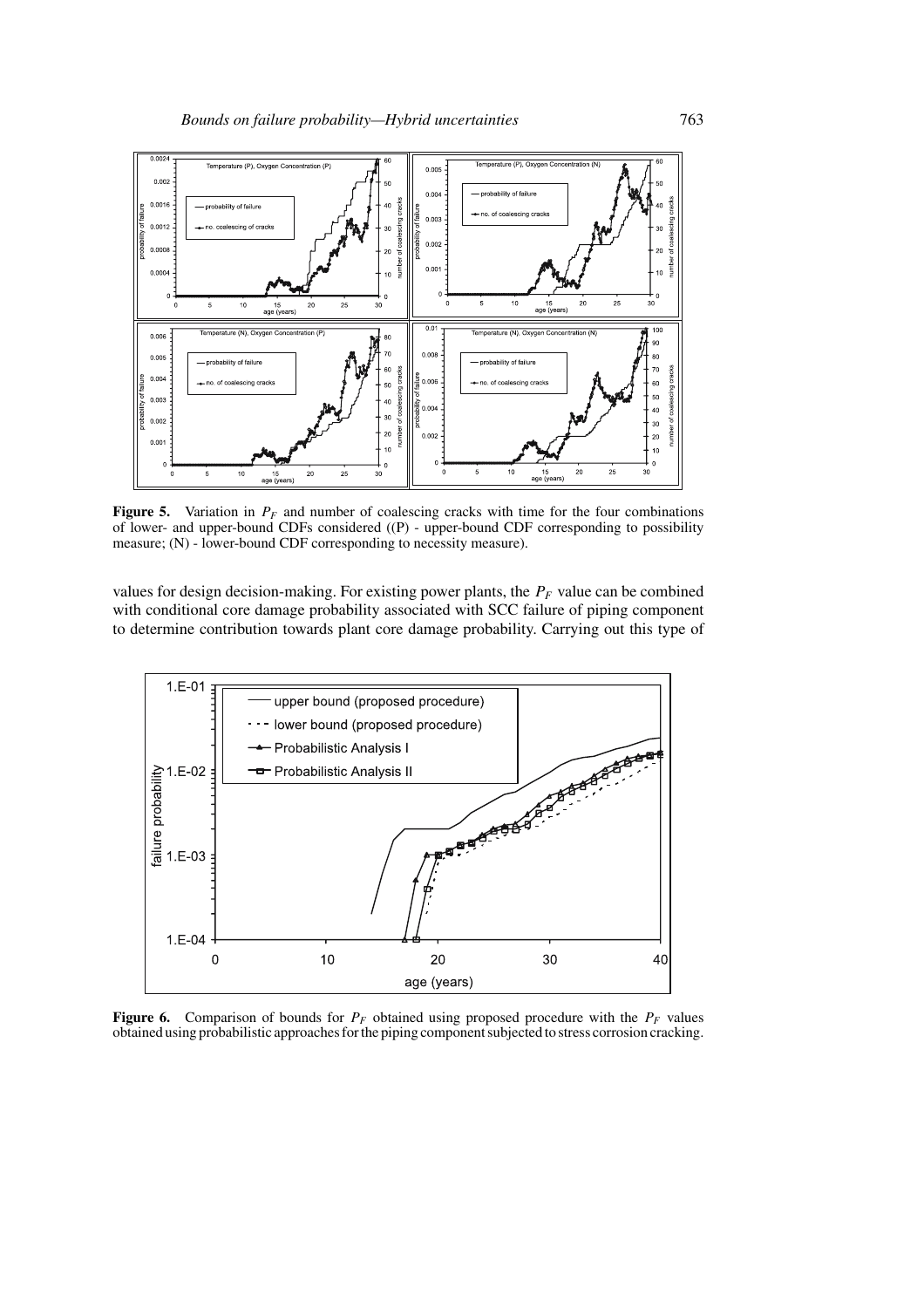## 764 *M B Anoop and K Balaji Rao*

analysis for different types of piping components susceptible to SCC will help in ranking them for risk-informed, in-service inspection and maintenance activities.

### **6. Conclusions**

A procedure for safety assessment in the presence of probabilistic and fuzzy uncertainties is presented. The procedure can be used for determining the bounds on failure probability for cases where the failure probability is a monotonic function of the variables considered as fuzzy. The usefulness of the proposed procedure is illustrated through an example problem of safety assessment of a nuclear power plant piping component against stress corrosion cracking, considering stochastic evolution of stress corrosion cracks with time. It is noted that the bounds on failure probability obtained using the proposed procedure encloses the values of failure probability obtained from probabilistic analysis. From the results obtained, it is noted that the approach presented shows promise for safety assessment of engineering facilities, such as nuclear power plants.

This paper is being published with the kind permission of the Director, Structural Engineering Research Centre, Chennai.

## **References**

- Ainsworth R A 1996 Failure assessment diagrams for use in R6 assessments for austenitic components. *Int. J. Pres. Vessels Piping* 65(3): 303–309
- Anoop M B, Balaji Rao K, Gopalakrishnan S 2006 Conversion of probabilistic information into fuzzy sets for engineering decision analysis. *Comp. and Struct.* 84(3–4): 141–155
- Anoop M B, Balaji Rao K, Lakshmanan N 2008 Safety assessment of austenitic steel nuclear power plant pipelines against stress corrosion cracking in the presence of hybrid uncertainties. *Int. J. Pres. Vessels Piping*. 85(4): 238–247
- API 2000 API 579: *Recommended practice for fitness-for-service*. (Washington DC: American Petroleum Institute)
- Chen S, Nikolaidis E, Cudney H H, Rosca R, Haftka R T 1999 Comparison of probabilistic and fuzzy set methods for designing under uncertainty. In: *40th AIAA/ASME/ASCE/AHS/ASC Structures, Structural Dynamics and Materials Conference*. St. Louis
- Dubois D, Prade H 1980 *Fuzzy Sets and Systems: Theory and Applications*. (San Diego: Academic Press Inc.)
- Dubois D, Prade H, Sandri S 1993 On possibility/probability transformations. In: R Lowen, M Roubens (Eds.) *Fuzzy Logic*. (Dordrecht: Kluwer Academic Publishers)
- Dubois D, Prade H, Yager R 1999 Merging fuzzy information. In: J C Bezdek, D Dubois, H Prade (Eds.) *Fuzzy sets in Approximate Reasoning and Information Systems*. (Dordrecht: Kluwer Academic Publishers)
- Ferrari P, Savoia M 1998 Fuzzy number theory to obtain conservative results with respect to probability. *Comput. Meth. Appl. Mech. Eng.* 160: 205–222
- Haldar A, Reddy R K 1992 A random-fuzzy analysis of existing structures. *Fuzzy Sets Syst.* 48(2): 201–210
- Harris D O, Dedhia D D, Lu S C 1992 *Theoretical and User's Manual for pc-PRAISE*. NUREG/CR– 5864